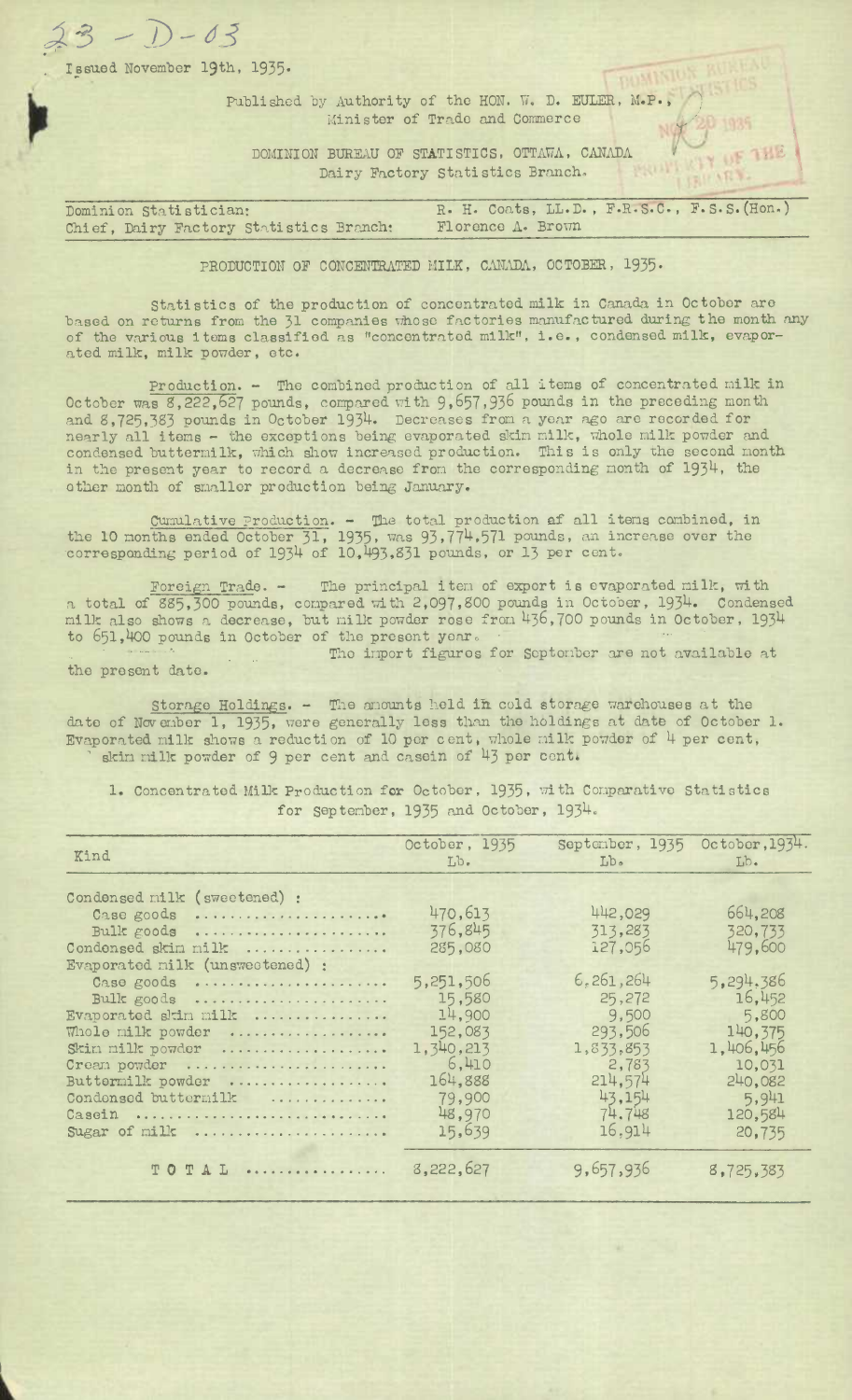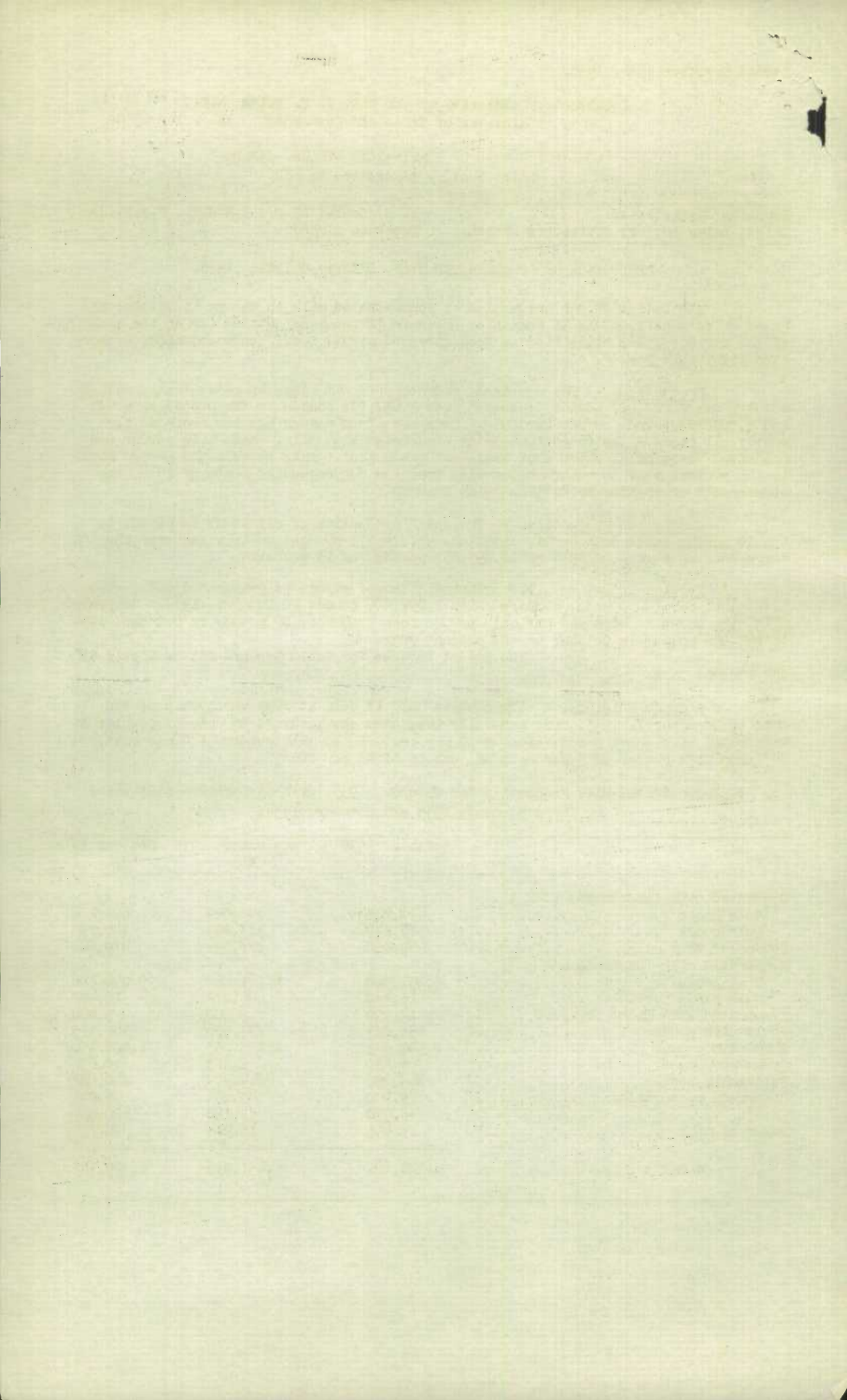Cumulative Production of Concentrated Milk for the Ten Months Ended October 31, 1935, with Comparative Statistics for the Ten Months ended October 31, 1934.

| Kind                                      | 1935                    | Ton Month, Ended October 31,<br>1934 |
|-------------------------------------------|-------------------------|--------------------------------------|
| Condonsed milk:                           | $-55$                   | Lb.                                  |
| Case goods                                | 4.875.776               | 5,292,306                            |
| Bulk goods                                | 2,760.812               | 2,272,001                            |
| Condensed skim milk                       | 3,291,516               | 4,266,579                            |
| Evaporated milk:                          |                         |                                      |
| Case goods                                | 59,854,063              | 50,903,088                           |
| Bulk goods                                | 179.546                 | 157,873                              |
| Evaporated skim milk                      | 124,582                 | 38,900                               |
| Whole milk powder                         | 2.193.486<br>16,693,557 | 2,005,250<br>14,409,970              |
| Skim milk powder                          | 20,920                  | 34,677                               |
| Cream powder                              | 2, 559, 656             | 2,140,402                            |
| Buttermilk powder<br>Condensed butternilk | 303.572                 | 220,698                              |
| Casein                                    | 981.572                 | 1.397,670                            |
| Sugar of milk                             | 130,053                 | 141,326                              |
|                                           |                         |                                      |
| $TOTAL$                                   | 93,774,571              | 83,230,740                           |

3. Production by Months of Condensed Milk, Evaporated Milk and Skin Milk Powder for the period January to October, 1935.

|           | Condensed Milk<br>Lb. | Case goods Bulk goods<br>Lb <sub>o</sub> | Evaporatod Milk<br>$\mathbf{L} \mathbf{D} \cdot$ | Case goods Euik goods<br>$\overline{L}D$ | Skim Milk<br>Powder<br>Lb. |
|-----------|-----------------------|------------------------------------------|--------------------------------------------------|------------------------------------------|----------------------------|
| January   | 378,048               | 202,647                                  | 2.629,541                                        | 24,750                                   | 969,405                    |
| February  | 437,172               | 237,741                                  | 2,671,230                                        | 11,845                                   | 844.414                    |
| March     | 531,310               | 290,911                                  | 4.803,500                                        | 9,140                                    | 1,129,723                  |
| April     | 607.554               | 223,936                                  | 7.357.532                                        | 22,017                                   | 1,596,597                  |
| May       | 445,040               | 296,937                                  | 7,903,555                                        | 9.464                                    | 1,944,473                  |
| June      | 612,736               | 271,556                                  | 8.953.352                                        | 31,250                                   | 2,620,433                  |
| July      | 565,473               | 268,739                                  | 7,217,530                                        | 32,730                                   | 2,290,547                  |
| August    | 332,251               | 273,147                                  | 6,301,334                                        | 17,768                                   | 2,123,544                  |
| September | 442,029               | 313.283                                  | 6,251,264                                        | 25,272                                   | 1,833,853                  |
| October   | 470,613               | 376.845                                  | 5,251,506                                        | 15,580                                   | 1,340,213                  |

Imports and Exports of Concentrated Milk Products, October, 1935, with Comparative 4. Statistics for September, 1935 and October, 1934 (a)

|                                                            | Quantity Imported                                    |                                             |                              | Quantity Exported                        |                                                         |                                        |
|------------------------------------------------------------|------------------------------------------------------|---------------------------------------------|------------------------------|------------------------------------------|---------------------------------------------------------|----------------------------------------|
|                                                            | Oct.<br>1935<br>$Lb$ .                               | Sept.<br>1935<br>Lb.                        | Oct.<br>1934<br>$T, b -$     | $OC\ddot{v}$<br>1935<br>$\overline{J}$ . | S<br>1935<br>Lb.                                        | Oct.<br>1934<br>Lb.                    |
| Condensed milk<br>Evaporated milk<br>Milk powder<br>Casein | (Ъ)<br>$\qquad \qquad \longrightarrow$<br>(b)<br>(b) | 1,497<br>$e$ - $\alpha$<br>16.204<br>23,797 | 194<br>me<br>2, 119<br>5,563 | 153,900<br>1.14                          | 191,300<br>665-500 1.906,500<br>651,400 234,500<br>$ -$ | 160,900<br>2,097,500<br>436,700<br>230 |

Concentrated Milk Products in Cold Storage Warehouses, November 1, 1935, with  $5 -$ Comparative Statistics for October 1, 1935 and November 1, 1934. (c)

| Kind                     | November 1, 1935 October 1, 1935 November 1, 1934<br>$\mathbb{L}b$ <sub>2</sub> | Lb.        | $Lb$ .    |
|--------------------------|---------------------------------------------------------------------------------|------------|-----------|
| Condensed milk           | 435.348                                                                         | 591.812    | 544,382   |
| Condensed skim milk      | 425.358                                                                         | 457.717    | 201,532   |
| Evaporated milk $\ldots$ | 11,922,734                                                                      | 15,250.763 | 9,772,067 |
| Whole milk powder        | 979,124                                                                         | 1,016,520  | 715,971   |
| Skim milk powder         | 3.240,108                                                                       | 3.562,209  | 2,475,749 |
| Cream powder             | 11,150                                                                          | 5.912      | 17,423    |
| Casein                   | 186,566                                                                         | 727.019    | 354,616   |

(a) External Trade Report - "Inports and Exports of Mill: and lits Products and Eggs".

(b) Not yet available.

(c) Agricultural Branch - "Cold Storage Holdings in Canada".

 $2.$ 

 $\epsilon$